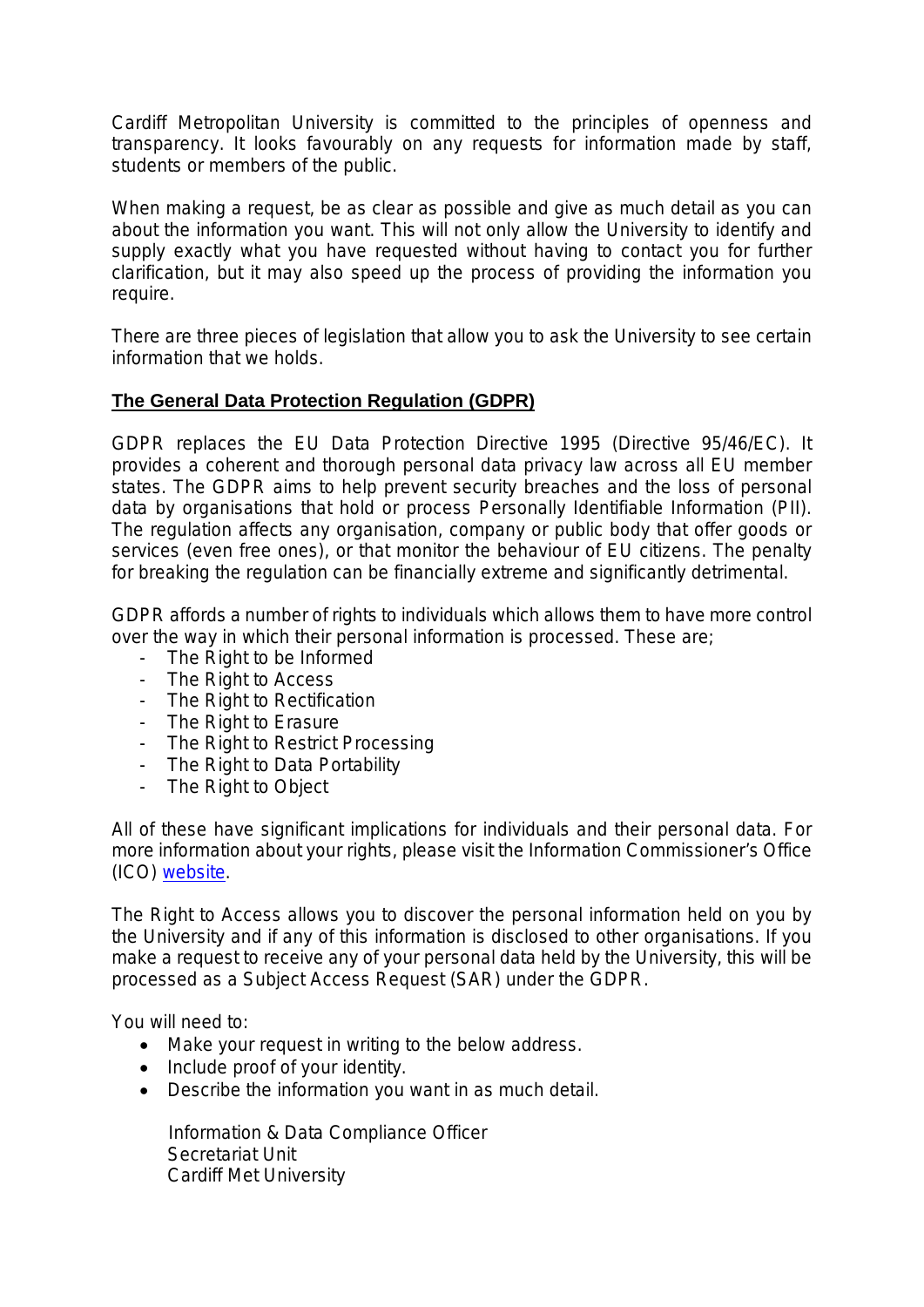Llandaff Campus Western Avenue **Cardiff** CF5 2YB

Unless The University are entitled to withhold it, you will receive all information you have specified in your request within both paper and electronic records. You will receive a response to your request within one calendar month.

#### **Freedom of Information Act 2000 Environmental Information Regulations 2004**

The Freedom of Information Act (FOIA) and the Environmental Information Regulations (EIR) are intended to help make the public sector more open and accountable by allowing members of the public to scrutinise the decisions they make and the services they provide. These two pieces of legislation allow you to access any other information the University holds.

A good place to start is the University's external website, which includes details of all the information that is already routinely published. Most of this information can be accessed directly from the website, although it is available in paper copy. Where information cannot be accessed directly but is available on request, the website includes details of the information and how it can be accessed – this mostly appears on the University Structure and Governance section of the website.

If the information you are looking for isn't referenced on the website, you can make an individual request. To make a Freedom of Information Request you will need to:

- Make your request in writing either by letter or email.
- Include your name.
- Include contact information.
- Describe the information you want and how you would like to receive it.

A request under the Environmental Information Regulations can be made verbally or by other means. If your request is particularly complex however, the University advises you to put it in writing to avoid any confusion regarding the information you have asked for.

You do not need to tell us why you want the information you have asked for, although in some circumstances it may help to identify and supply the exact answers to your questions. Providing a telephone number or an email address is also helpful but not obligatory.

Some of the information that is held by the University will have been obtained from a third party or will include reference to a third party. When considering any requests for this type of information, the third party will be consulted before supplying the information requested. If you would like to be informed before this consultation begins, please let us know when you make your request.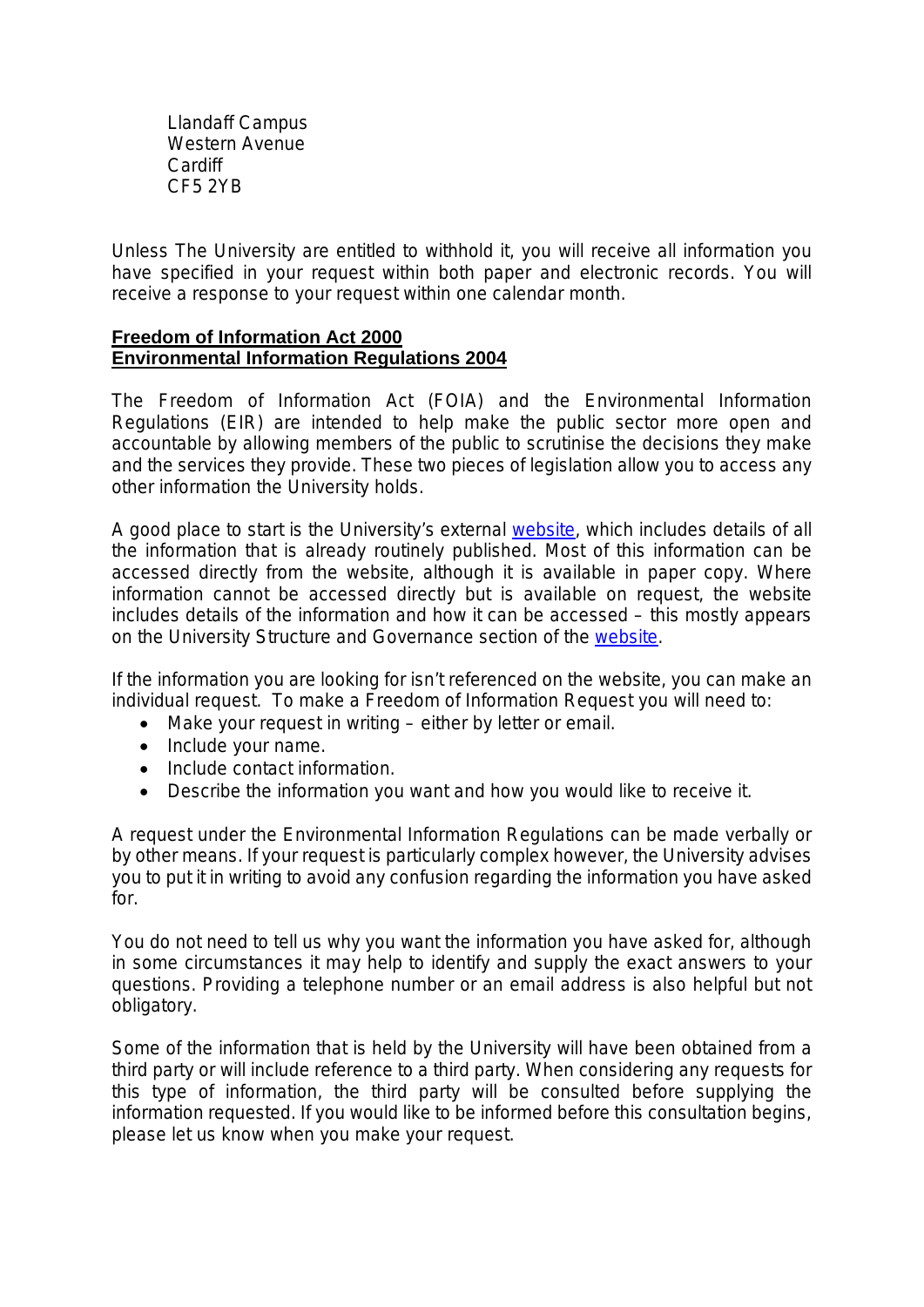The University does not allocate a charge to locating the information you have requested, unless considerable staff time is involved in the research. If you choose to come to the University to view the information or ask for it to be sent by email, we will make no charge. Paper copies of information can be requested at 10p for each A4 page, although a small number of copies are not charged for.

You will receive a response to your request within 20 working days.

### **Contact Us**

If you want to request information from Cardiff Met, we would encourage you to send your request to:

Information & Data Compliance Officer Secretariat Unit Cardiff Metropolitan University Llandaff Campus Western Avenue **CARDIFF** CF5 2YB Tel: 029 2020 5635 Email: freedomofinfo@cardiffmet.ac.uk

If you find it difficult to make a request in writing, have any other problems in making a request, want more information on fees, or want to check on the progress of a request you have already made, the University is happy to offer advice and assistance.

### **Complaints/Internal Review**

If you believe that Cardiff Metropolitan University has failed to comply with its Publication Scheme, that a request you made wasn't properly handled or are unhappy about the outcome of the consideration given to a request, in the first instance you can request an Internal Review (please send your request to freedomofinfo@cardiffmet.ac.uk). The Internal Review will be conducted by a senior member of staff who was not involved with the original request, so to allow them to make an impartial and just decision. This is normally the Secretary and Clerk to the Governors.

The Review involves building a timeline of how the University dealt with response in the first instance, and if necessary will consider correspondence between those who hold information relevant to the request and those who were responsible for collating the actual response.

The Reviewer will identify if the University has failed in its duty to comply with the Access to Information Regime(s) relevant to the request and reconsider any exemptions that were relied upon in the original response. The Reviewer will respond to the enquirer within a 20 working-day deadline. If it becomes clear that the response cannot be provided within this timeline, the Reviewer will write to forewarn the enquirer, and to indicate when the response is likely to be issued.